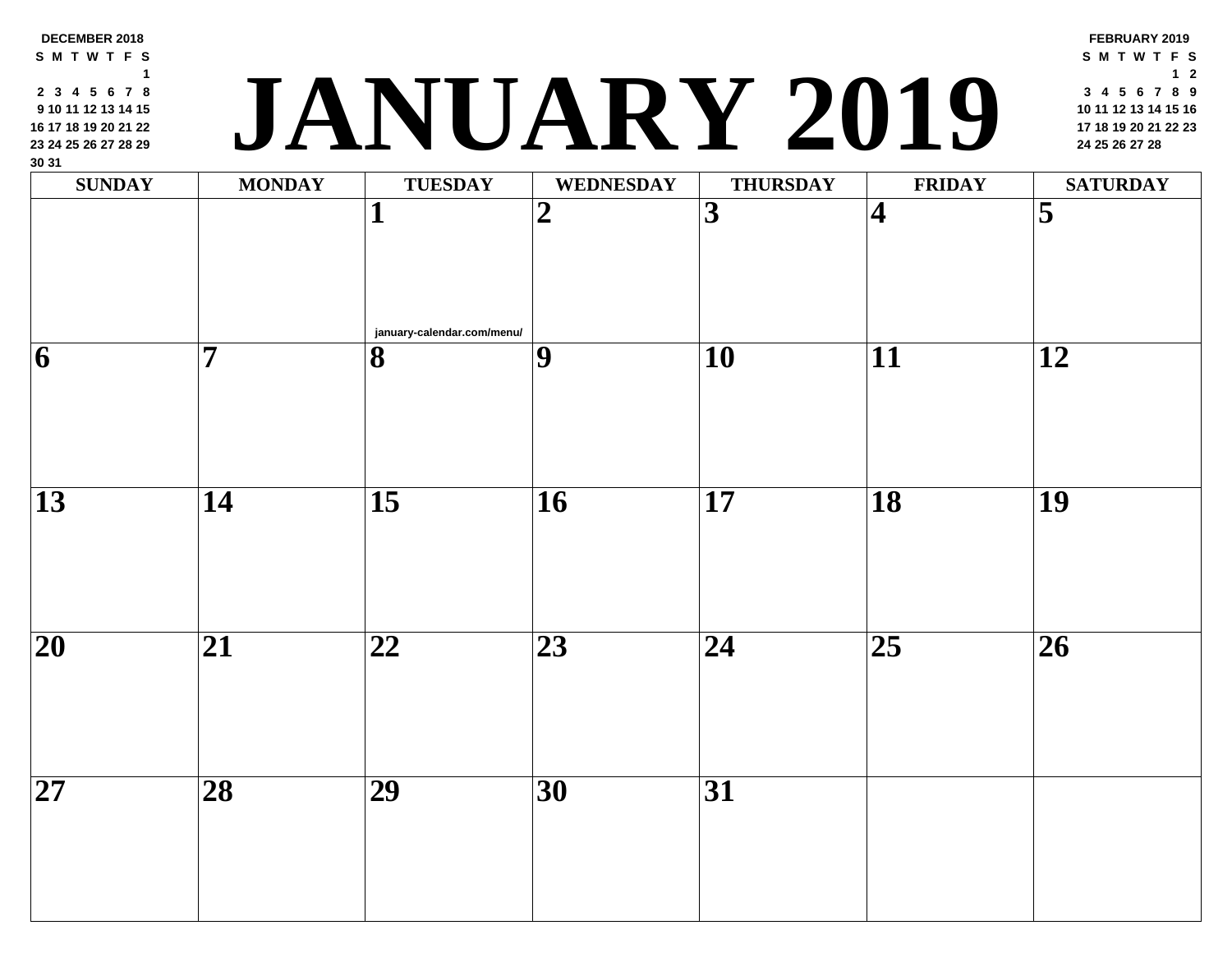**JANUARY 2019 S M T W T F S 2 3 4 5 7 8 9 10 11 12 14 15 16 17 18 19 21 22 23 24 25 26 28 29 30 31**

## **<sup>24</sup> <sup>25</sup> <sup>26</sup> <sup>27</sup> <sup>28</sup> <sup>29</sup> <sup>30</sup> FEBRUARY 2019**

| <b>SUNDAY</b>           | <b>MONDAY</b>            | <b>TUESDAY</b>  | WEDNESDAY       | <b>THURSDAY</b>         | FRII                         |
|-------------------------|--------------------------|-----------------|-----------------|-------------------------|------------------------------|
|                         |                          |                 |                 |                         | $\mathbf{1}$                 |
| $\overline{\mathbf{3}}$ | $\vert 4 \vert$          | $\overline{5}$  | $\overline{6}$  | $\overline{\mathbf{7}}$ | $\overline{\mathbf{8}}$      |
| $\overline{10}$         | $\overline{\mathbf{11}}$ | $\overline{12}$ | $\overline{13}$ | $\overline{14}$         | $\overline{15}$              |
| $\overline{17}$         | $\overline{18}$          | $\overline{19}$ | $\overline{20}$ | $\overline{21}$         | $\overline{\boldsymbol{22}}$ |
| $\overline{24}$         | $\overline{25}$          | $\overline{26}$ | $\overline{27}$ | $\overline{28}$         |                              |
|                         |                          |                 |                 |                         |                              |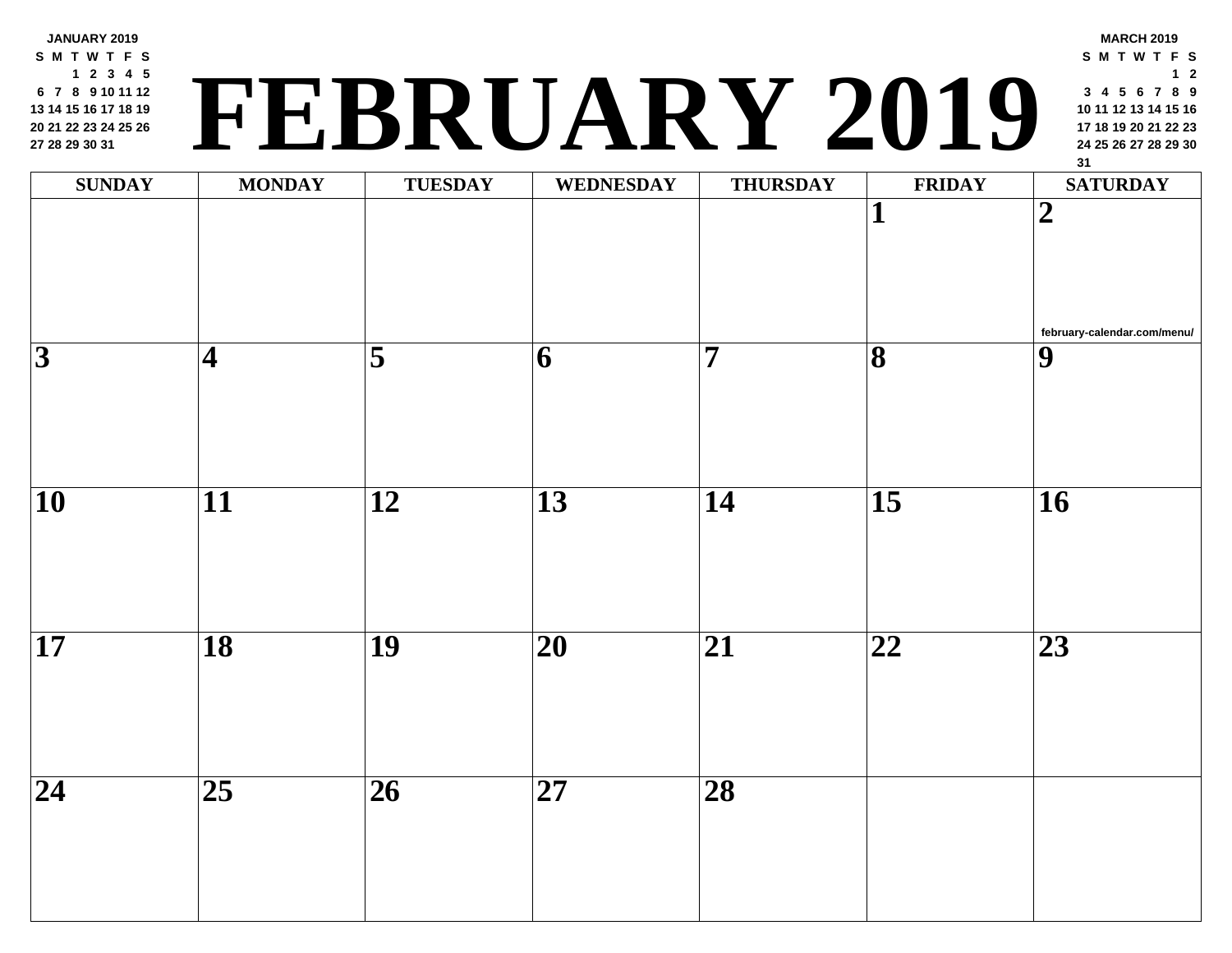**FEBRUARY 2019 S M T W T F S 2 4 5 6 7 8 9 11 12 13 14 15 16 18 19 20 21 22 23 [25](http://march-calendar.com/menu/) 26 27 28**

### **<sup>21</sup> <sup>22</sup> <sup>23</sup> <sup>24</sup> <sup>25</sup> <sup>26</sup> <sup>27</sup> MARCH 2019 <sup>28</sup> <sup>29</sup> <sup>30</sup>**

| <b>SUNDAY</b>            | <b>MONDAY</b>              | <b>TUESDAY</b>      | <b>WEDNESDAY</b>        | <b>THURSDAY</b> | FRII                         |
|--------------------------|----------------------------|---------------------|-------------------------|-----------------|------------------------------|
|                          |                            |                     |                         |                 | $\mathbf{1}$                 |
| $\overline{3}$           | $\vert\mathbf{4}% \rangle$ | $\overline{\bf{5}}$ | $\overline{\mathbf{6}}$ | $\overline{7}$  | $\overline{\mathbf{8}}$      |
| march-calendar.com/menu/ |                            |                     |                         |                 |                              |
| $\overline{10}$          | $\overline{11}$            | $\overline{12}$     | $\overline{13}$         | $\overline{14}$ | $\overline{15}$              |
| $\overline{17}$          | $\overline{18}$            | $\overline{19}$     | $\overline{20}$         | $\overline{21}$ | $\overline{\boldsymbol{22}}$ |
| $\overline{24}$          | $\overline{25}$            | $\overline{26}$     | $\overline{27}$         | $\overline{28}$ | $\overline{29}$              |
| $\overline{31}$          |                            |                     |                         |                 |                              |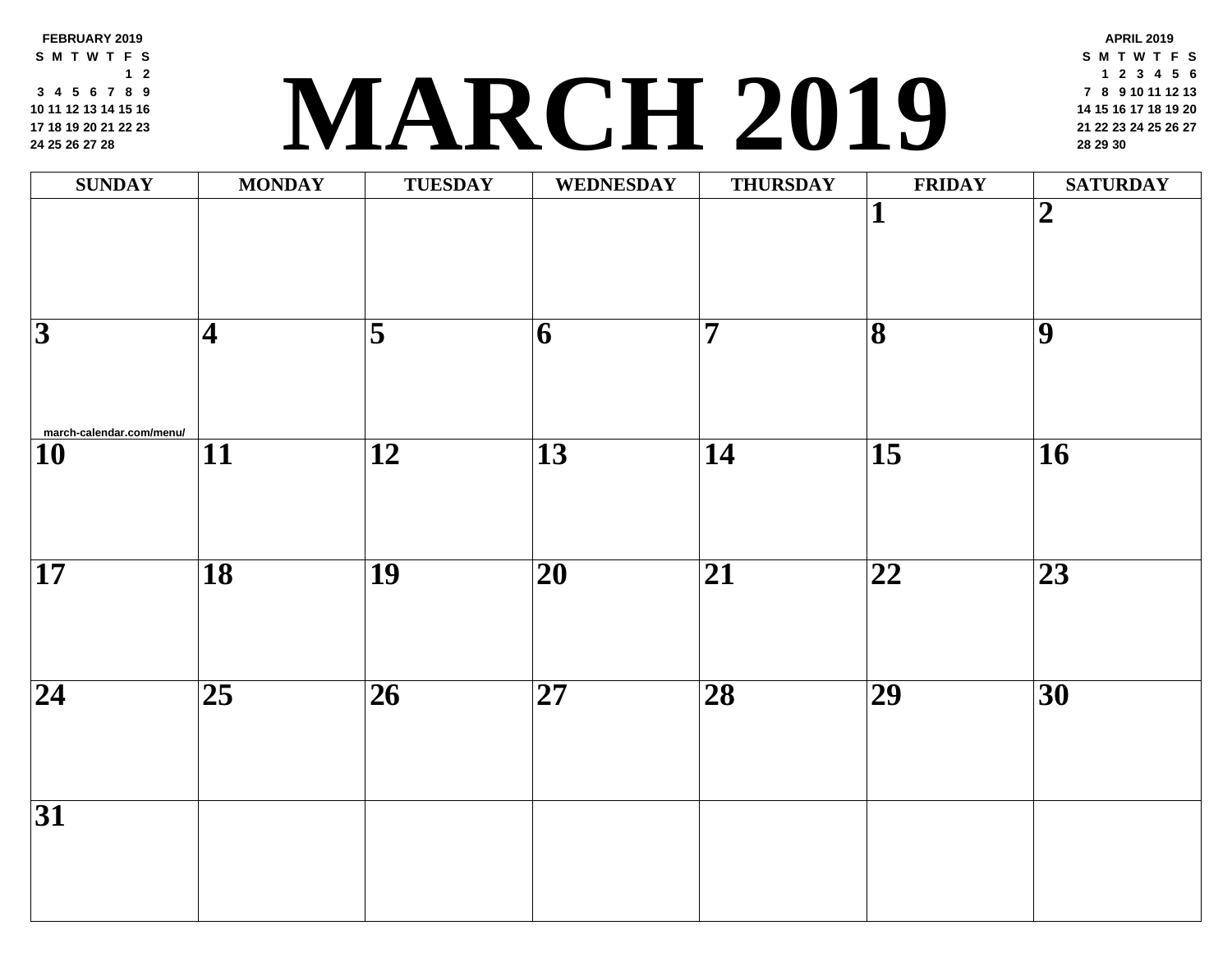# **<sup>19</sup> <sup>20</sup> <sup>21</sup> <sup>22</sup> <sup>23</sup> <sup>24</sup> <sup>25</sup> APRIL 2019 <sup>26</sup> <sup>27</sup> <sup>28</sup> <sup>29</sup> <sup>30</sup> <sup>31</sup>**

| $\mathbf{v}$<br>$\mathbf{SUNDAY}$ | <b>MONDAY</b>           | <b>TUESDAY</b>  | <b>WEDNESDAY</b>        | <b>THURSDAY</b>                             | FRII            |
|-----------------------------------|-------------------------|-----------------|-------------------------|---------------------------------------------|-----------------|
|                                   | $\mathbf{1}$            | $\overline{2}$  | $\overline{\mathbf{3}}$ | $\vert 4 \vert$                             | $\overline{5}$  |
| $\overline{\mathbf{7}}$           | $\overline{\mathbf{8}}$ | $\overline{9}$  | $\overline{10}$         | april-calendar.com/menu/<br>$\overline{11}$ | $\overline{12}$ |
|                                   |                         |                 |                         |                                             |                 |
| $\overline{14}$                   | $\overline{15}$         | $\overline{16}$ | $\overline{17}$         | $\overline{18}$                             | $\overline{19}$ |
| $\overline{21}$                   | $\overline{22}$         | $\overline{23}$ | $\overline{24}$         | $\overline{25}$                             | $\overline{26}$ |
| $\overline{28}$                   | $\overline{29}$         | $\overline{30}$ |                         |                                             |                 |
|                                   |                         |                 |                         |                                             |                 |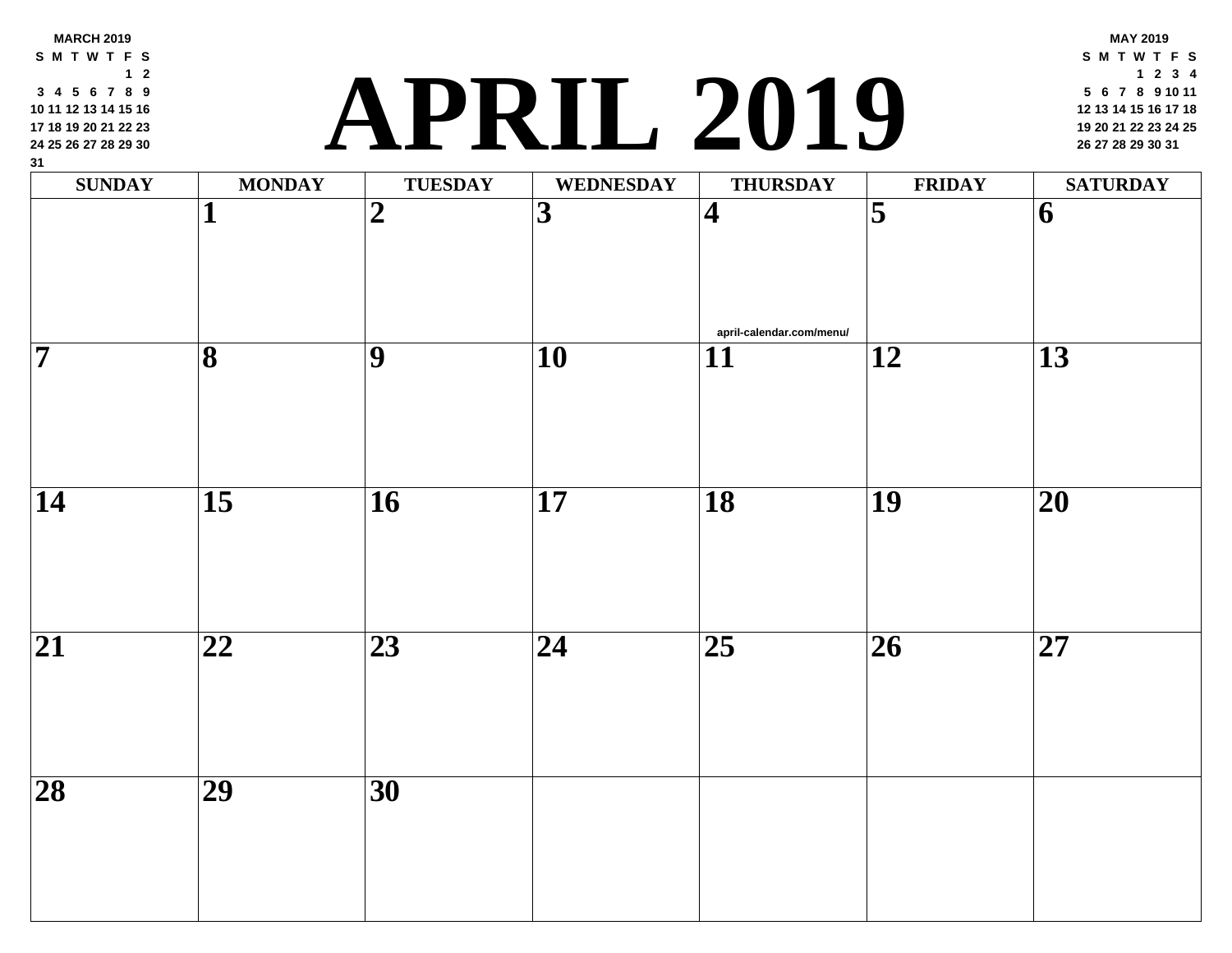**APRIL 2019 S M T W T F S 2 3 4 5 6 8 9 10 11 12 13 15 16 17 18 19 20 22 23 24 25 26 27 29 30**

#### **<sup>23</sup> <sup>24</sup> <sup>25</sup> <sup>26</sup> <sup>27</sup> <sup>28</sup> <sup>29</sup> MAY 2019**

| <b>SUNDAY</b>                            | <b>MONDAY</b>           | TUESDAY         | WEDNESDAY               | <b>THURSDAY</b>         | FRII                    |
|------------------------------------------|-------------------------|-----------------|-------------------------|-------------------------|-------------------------|
|                                          |                         |                 | Т                       | $\overline{\mathbf{2}}$ | $\overline{\mathbf{3}}$ |
| $\overline{5}$<br>may-calendar.com/menu/ | $\overline{\mathbf{6}}$ | $\overline{7}$  | $\overline{\mathbf{8}}$ | $\overline{9}$          | $\overline{10}$         |
| $\overline{12}$                          | $\overline{13}$         | $\overline{14}$ | $\overline{15}$         | $\overline{16}$         | $\overline{17}$         |
| $\overline{19}$                          | $\overline{20}$         | $\overline{21}$ | $\overline{22}$         | $\overline{23}$         | $\overline{24}$         |
| $\overline{26}$                          | $\overline{27}$         | $\overline{28}$ | $\overline{29}$         | $\overline{30}$         | $\overline{31}$         |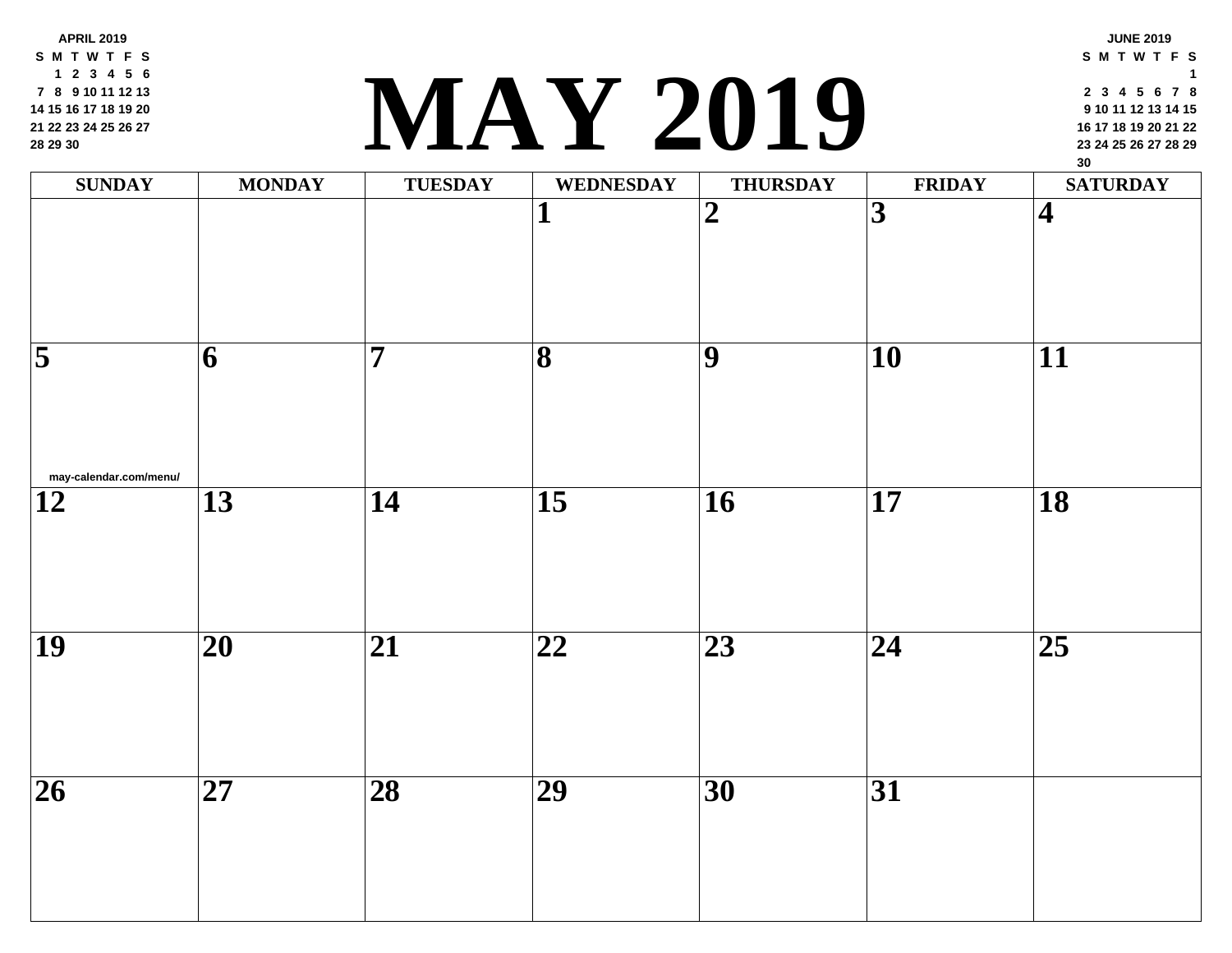**MAY 2019 S M T W T F S 2 3 4 6 7 8 9 10 11 13 14 15 16 17 18 20 21 22 23 24 25 27 28 29 30 31**

#### **<sup>21</sup> <sup>22</sup> <sup>23</sup> <sup>24</sup> <sup>25</sup> <sup>26</sup> <sup>27</sup> JUNE [2019](http://june-calendar.com/menu/) <sup>28</sup> <sup>29</sup> <sup>30</sup> <sup>31</sup>**

| <b>SUNDAY</b>            | <b>MONDAY</b>            | <b>TUESDAY</b>          | WEDNESDAY                | <b>THURSDAY</b>         | FRII            |
|--------------------------|--------------------------|-------------------------|--------------------------|-------------------------|-----------------|
|                          |                          |                         |                          |                         |                 |
|                          |                          |                         |                          |                         |                 |
| $\overline{\mathbf{2}}$  | $\overline{3}$           | $\overline{\mathbf{4}}$ | $\overline{\mathbf{5}}$  | 6                       | $\overline{7}$  |
|                          |                          |                         |                          |                         |                 |
|                          |                          |                         |                          | june-calendar.com/menu/ |                 |
| $\overline{9}$           | $\overline{10}$          | $\overline{11}$         | $\overline{12}$          | $\overline{13}$         | $\overline{14}$ |
|                          |                          |                         |                          |                         |                 |
| $\overline{\mathbf{16}}$ | $\overline{17}$          | $\overline{18}$         | $\overline{19}$          | $\overline{20}$         | $\overline{21}$ |
|                          |                          |                         |                          |                         |                 |
|                          |                          |                         |                          |                         |                 |
| $\overline{23}$          | $\overline{\mathbf{24}}$ | $\overline{25}$         | $\overline{\mathbf{26}}$ | $\overline{27}$         | $\overline{28}$ |
|                          |                          |                         |                          |                         |                 |
|                          |                          |                         |                          |                         |                 |
| $\overline{30}$          |                          |                         |                          |                         |                 |
|                          |                          |                         |                          |                         |                 |
|                          |                          |                         |                          |                         |                 |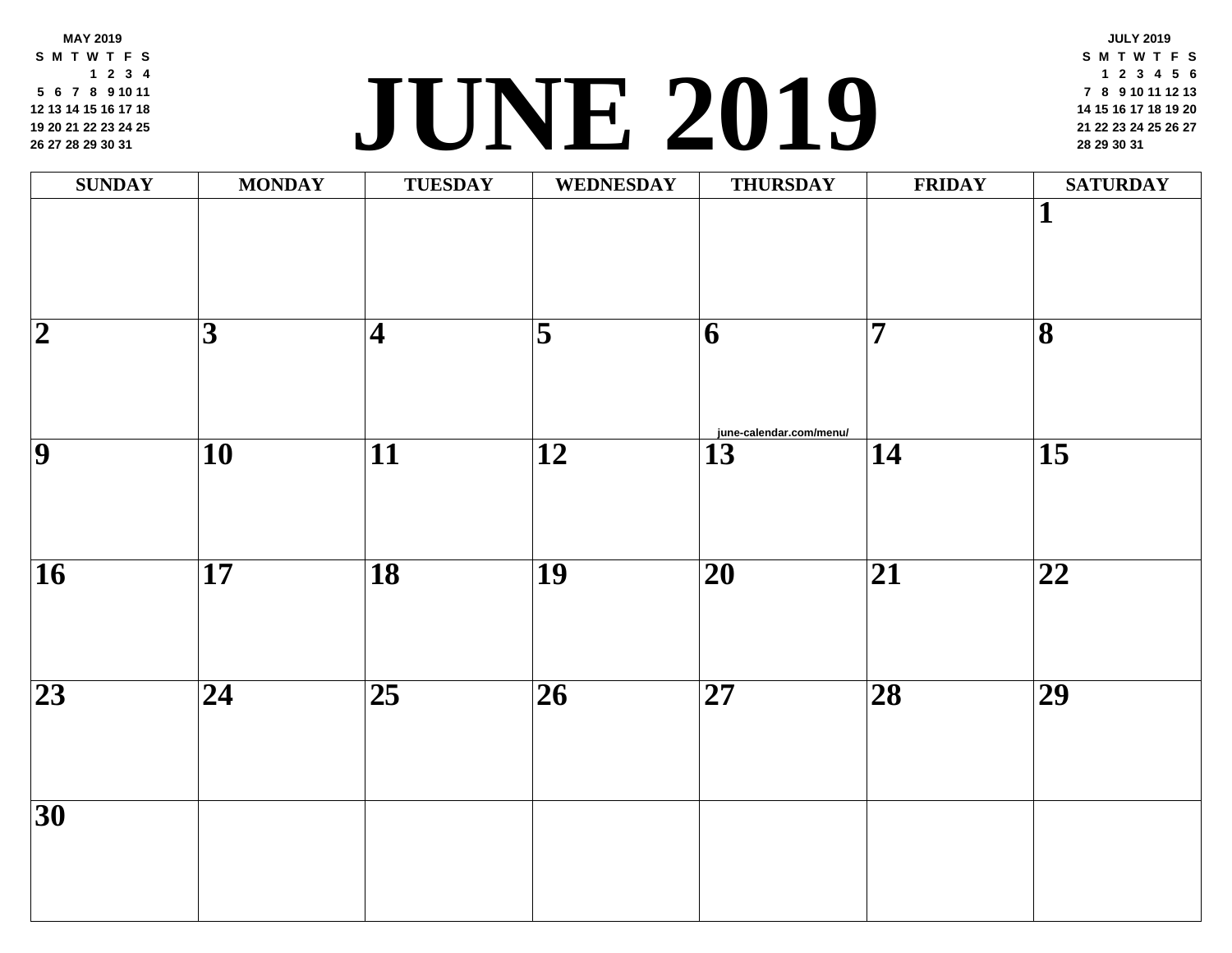| 9 10 11 12 13 14 15<br>16 17 18 19 20 21 22<br>23 24 25 26 27 28 29<br>30 |                         | $\mathbf{d}$    | JULY ZUIY               |                         |                     |
|---------------------------------------------------------------------------|-------------------------|-----------------|-------------------------|-------------------------|---------------------|
| <b>SUNDAY</b>                                                             | <b>MONDAY</b>           | <b>TUESDAY</b>  | <b>WEDNESDAY</b>        | <b>THURSDAY</b>         | <b>FRII</b>         |
|                                                                           | 1                       | $\overline{2}$  | $\overline{\mathbf{3}}$ | $\overline{\mathbf{4}}$ | $\overline{\bf{5}}$ |
| $\overline{7}$                                                            | $\overline{\mathbf{8}}$ | 9               | 10                      | $\overline{11}$         | 12                  |
| july-calendar.com/menu/<br>14                                             | $\overline{15}$         | $\overline{16}$ | $\overline{17}$         | $\overline{18}$         | $\overline{19}$     |
| $\overline{21}$                                                           | $\overline{22}$         | $\overline{23}$ | $\overline{24}$         | $\overline{25}$         | $\overline{26}$     |
| $\overline{28}$                                                           | $\overline{29}$         | 30              | $\overline{31}$         |                         |                     |
|                                                                           |                         |                 |                         |                         |                     |

**S M T W T F S 3 4 5 6 7 8**

**JUNE 2019**

#### **<sup>18</sup> <sup>19</sup> <sup>20</sup> <sup>21</sup> <sup>22</sup> <sup>23</sup> <sup>24</sup> JULY 2019 <sup>25</sup> <sup>26</sup> <sup>27</sup> <sup>28</sup> <sup>29</sup> <sup>30</sup> <sup>31</sup>**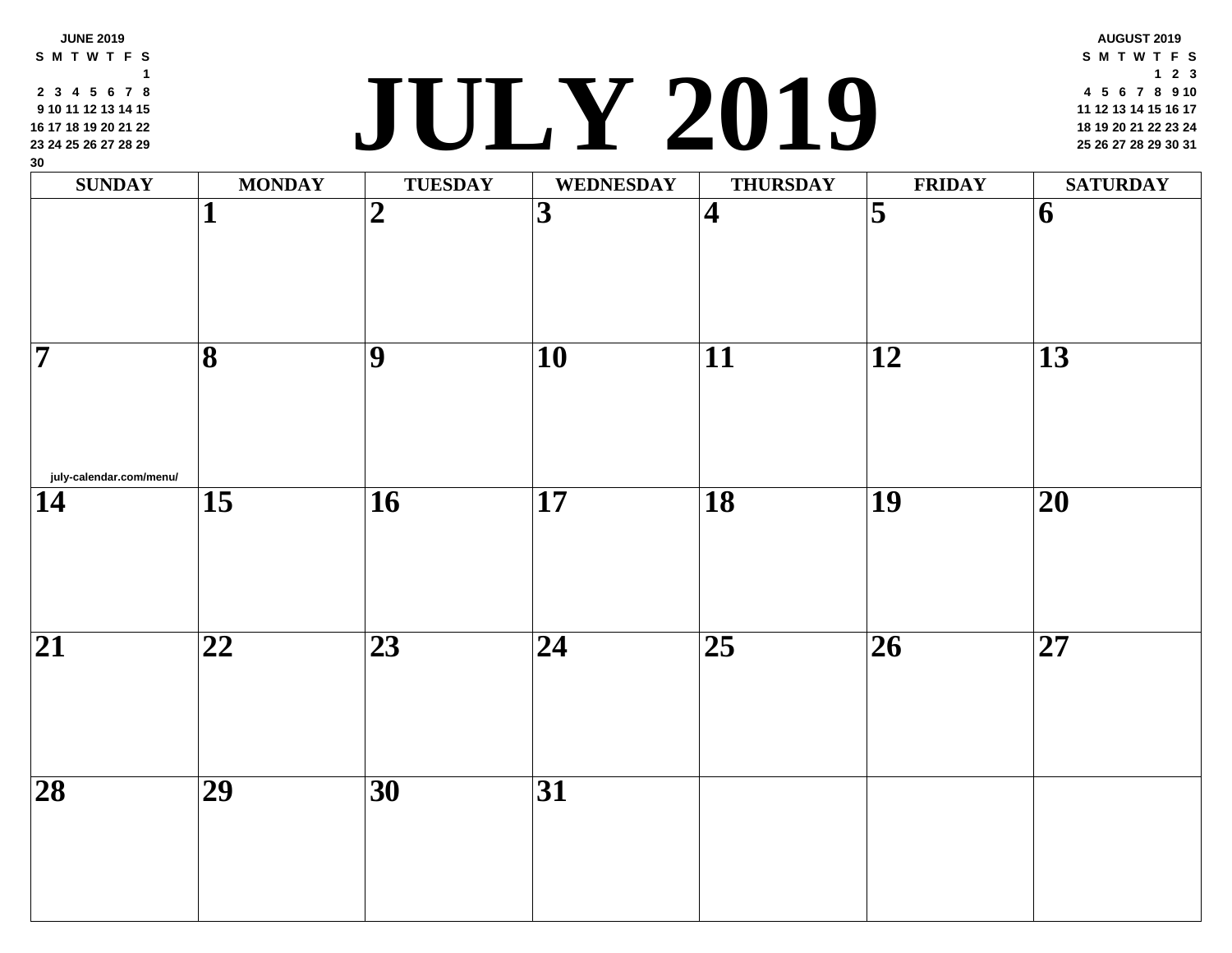**JULY 2019 S M T W T F S 2 3 4 5 6 8 9 10 11 12 13 15 16 17 18 19 20 22 23 24 25 26 27 29 30 31**

### **<sup>22</sup> <sup>23</sup> <sup>24</sup> <sup>25</sup> <sup>26</sup> <sup>27</sup> <sup>28</sup> AUGUST 2019 <sup>29</sup> <sup>30</sup>**

| <b>SUNDAY</b>       | <b>MONDAY</b>           | <b>TUESDAY</b>           | <b>WEDNESDAY</b>        | <b>THURSDAY</b>                                      | FRII            |
|---------------------|-------------------------|--------------------------|-------------------------|------------------------------------------------------|-----------------|
|                     |                         |                          |                         | $\overline{\mathbf{1}}$                              | $\overline{2}$  |
| $\overline{\bf{4}}$ | $\overline{\mathbf{5}}$ | $\overline{\mathbf{6}}$  | $\overline{\mathbf{7}}$ | $\overline{\mathbf{8}}$<br>august-calendar.com/menu/ | $\overline{9}$  |
| $\overline{11}$     | $\overline{12}$         | $\overline{13}$          | $\overline{14}$         | $\overline{15}$                                      | $\overline{16}$ |
| $\overline{18}$     | $\overline{19}$         | $\overline{\mathbf{20}}$ | $\overline{21}$         | $\overline{22}$                                      | $\overline{23}$ |
| $\overline{25}$     | $\overline{26}$         | $\overline{27}$          | $\overline{28}$         | $\overline{29}$                                      | $\overline{30}$ |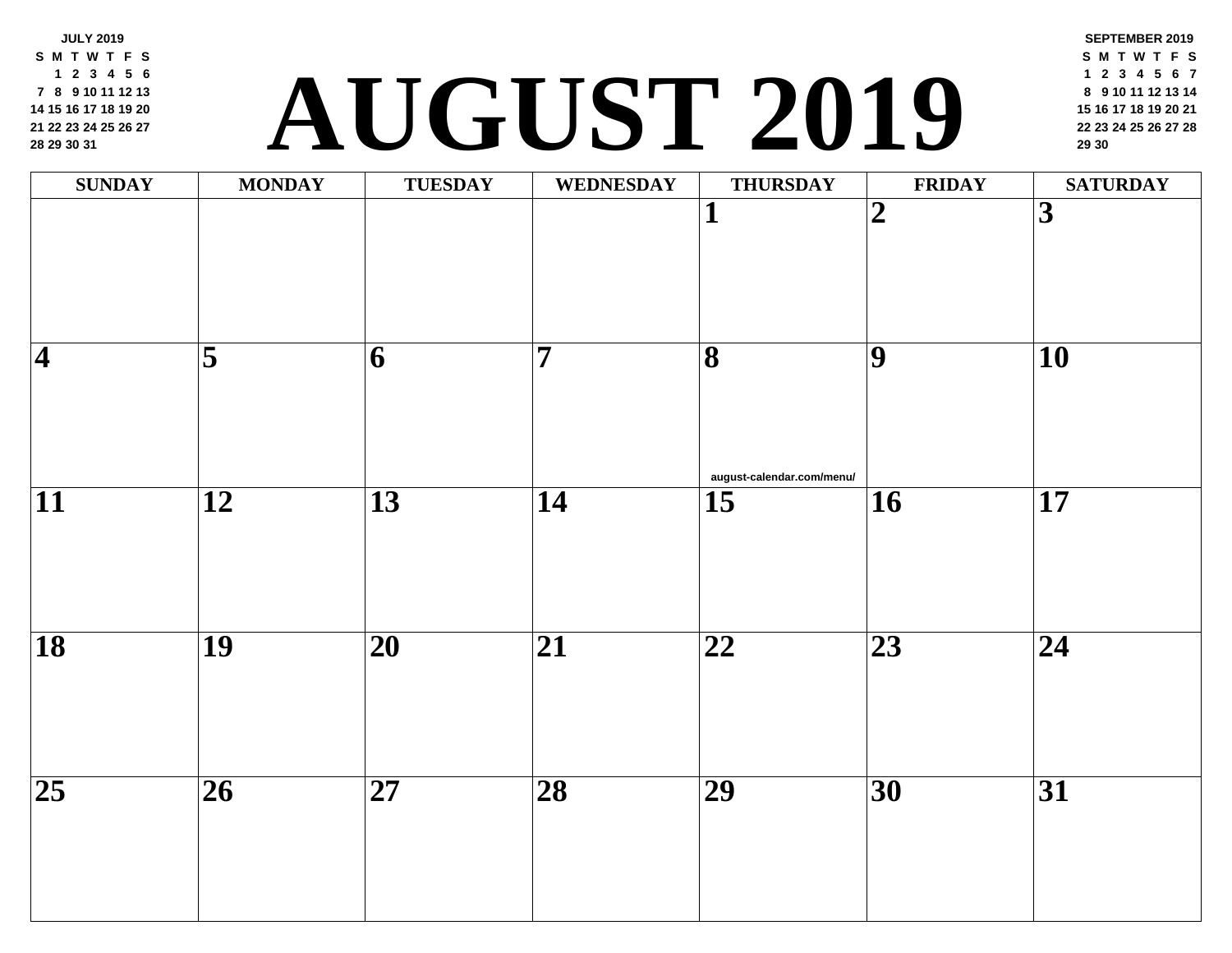#### **AUGUST 2019 S M T W T F S 2 3 5 6 7 8 9 10 12 13 14 15 16 17 19 20 21 22 23 24 26 27 28 29 30 31 <sup>20</sup> <sup>21</sup> <sup>22</sup> <sup>23</sup> <sup>24</sup> <sup>25</sup> <sup>26</sup> SEPTEMBER 2019 <sup>27</sup> <sup>28</sup> <sup>29</sup> <sup>30</sup> <sup>31</sup>**

| <b>SUNDAY</b>                | <b>MONDAY</b>                             | <b>TUESDAY</b>  | WEDNESDAY               | <b>THURSDAY</b>         | <b>FRII</b>              |
|------------------------------|-------------------------------------------|-----------------|-------------------------|-------------------------|--------------------------|
| $\overline{\mathbf{1}}$      | $\boldsymbol{2}$                          | $\overline{3}$  | $\overline{\mathbf{4}}$ | $\overline{\mathbf{5}}$ | $\vert 6 \vert$          |
| $\overline{\mathbf{8}}$      | $\overline{9}$                            | $\overline{10}$ | $\overline{11}$         | $\overline{12}$         | $\overline{13}$          |
| $\overline{15}$              | september-calendar.com/menu/<br><b>16</b> | $\overline{17}$ | $\overline{18}$         | $\overline{19}$         | $\overline{\mathbf{20}}$ |
| $\overline{\boldsymbol{22}}$ | $\overline{23}$                           | $\overline{24}$ | $\overline{25}$         | $\overline{26}$         | $\overline{\mathbf{27}}$ |
| $\overline{29}$              | $\overline{30}$                           |                 |                         |                         |                          |
|                              |                                           |                 |                         |                         |                          |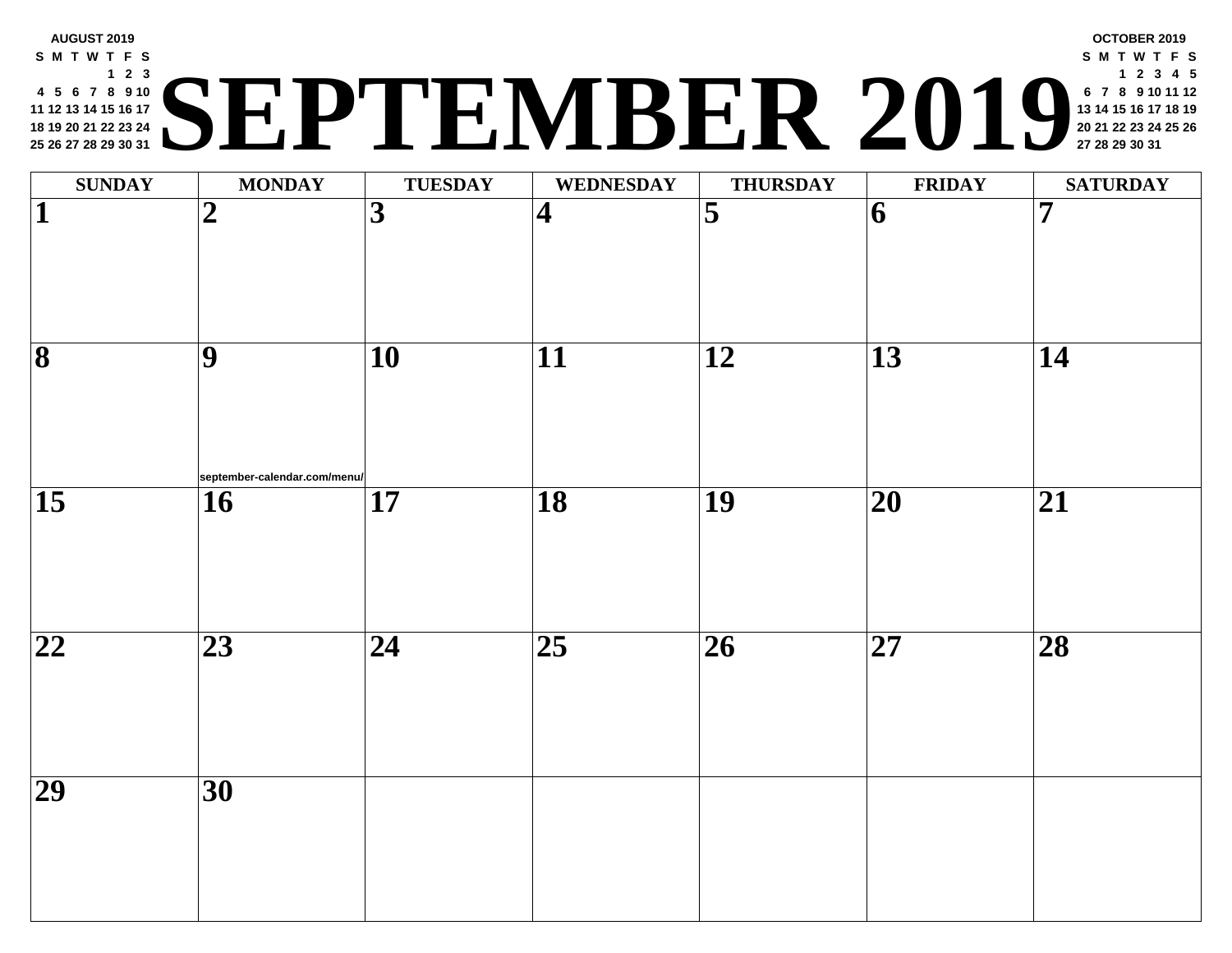**SEPTEMBER 2019 S M T W T F S 2 3 4 5 6 7 9 10 11 12 13 14 16 17 18 19 20 21 23 24 25 26 27 28 30**

# **<sup>17</sup> <sup>18</sup> <sup>19</sup> <sup>20</sup> <sup>21</sup> <sup>22</sup> <sup>23</sup> OCTOBER 2019 <sup>24</sup> <sup>25</sup> <sup>26</sup> <sup>27</sup> <sup>28</sup> <sup>29</sup> <sup>30</sup>**

| <b>SUNDAY</b>           | <b>MONDAY</b>           | <b>TUESDAY</b>           | <b>WEDNESDAY</b> | <b>THURSDAY</b>                               | FRII            |
|-------------------------|-------------------------|--------------------------|------------------|-----------------------------------------------|-----------------|
|                         |                         | $\overline{\mathbf{1}}$  | $\overline{2}$   | $\overline{3}$                                | $\vert 4 \vert$ |
| $\overline{\mathbf{6}}$ | $\overline{\mathbf{7}}$ | $\overline{\mathbf{8}}$  | $\overline{9}$   | $\overline{10}$                               | $\overline{11}$ |
| $\overline{13}$         | $\overline{14}$         | $\overline{15}$          | $\overline{16}$  | october-calendar.com/menu/<br>$\overline{17}$ | $\overline{18}$ |
| $\overline{20}$         | $\overline{21}$         | $\overline{\mathbf{22}}$ | $\overline{23}$  | $\overline{24}$                               | $\overline{25}$ |
| $\overline{27}$         | $\overline{28}$         | $\overline{29}$          | $\overline{30}$  | $\overline{31}$                               |                 |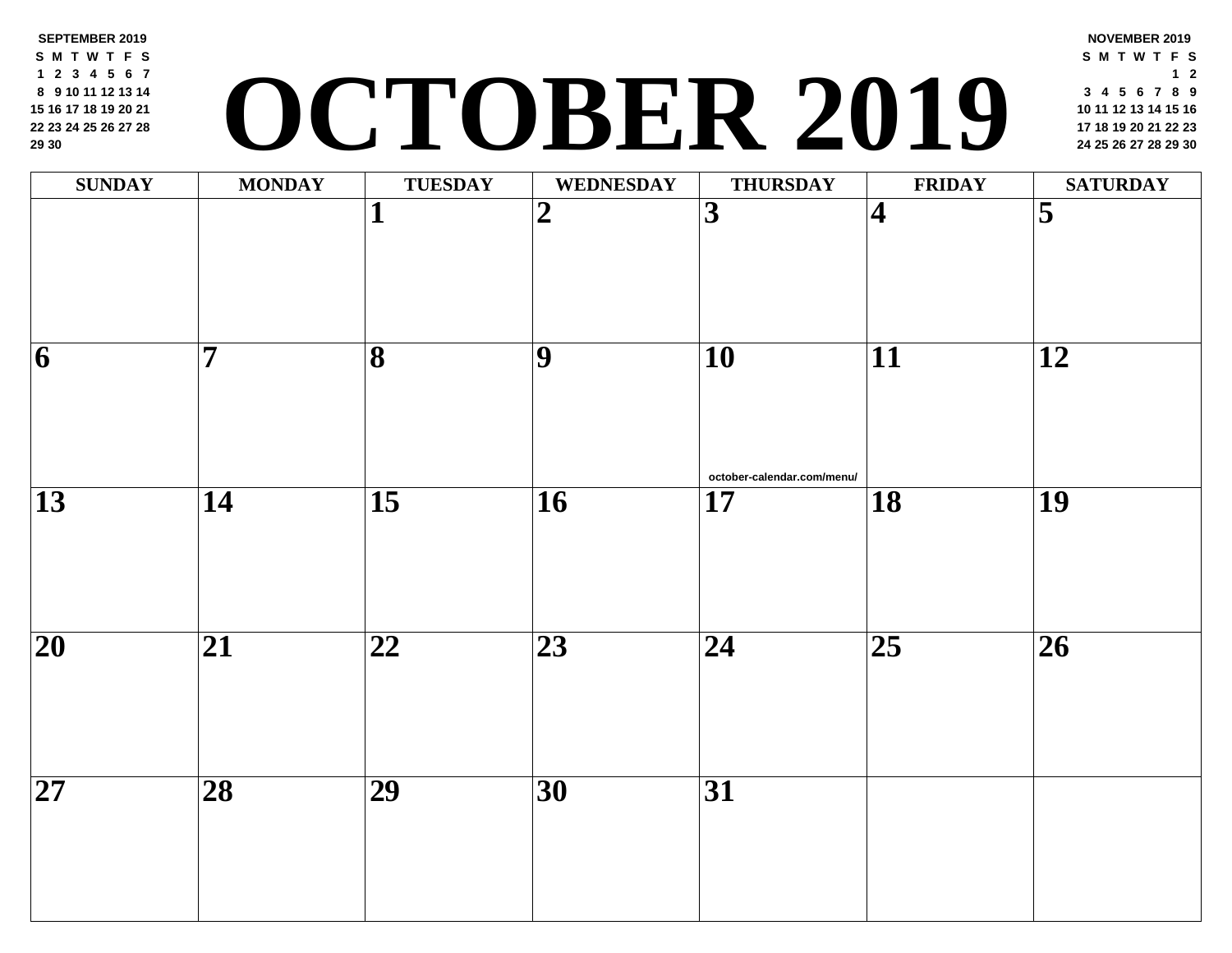

| <b>SUNDAY</b>            | <b>MONDAY</b>                                  | <b>TUESDAY</b>          | <b>WEDNESDAY</b>         | <b>THURSDAY</b> | FRII                    |
|--------------------------|------------------------------------------------|-------------------------|--------------------------|-----------------|-------------------------|
|                          |                                                |                         |                          |                 | $\mathbf{1}$            |
|                          |                                                |                         |                          |                 |                         |
| $\overline{3}$           | $\vert\mathbf{4}\vert$                         | $\overline{\mathbf{5}}$ | $\vert 6 \vert$          | $\overline{7}$  | $\overline{\mathbf{8}}$ |
| $\overline{\mathbf{10}}$ | $\overline{11}$<br>november-calendar.com/menu/ | $\overline{12}$         | $\overline{13}$          | $\overline{14}$ | $\overline{15}$         |
| $\overline{\mathbf{17}}$ | $\overline{18}$                                | $\overline{19}$         | $\overline{20}$          | $\overline{21}$ | $\overline{22}$         |
| $\overline{24}$          | $\overline{25}$                                | $\overline{26}$         | $\overline{\mathbf{27}}$ | $\overline{28}$ | $\overline{29}$         |